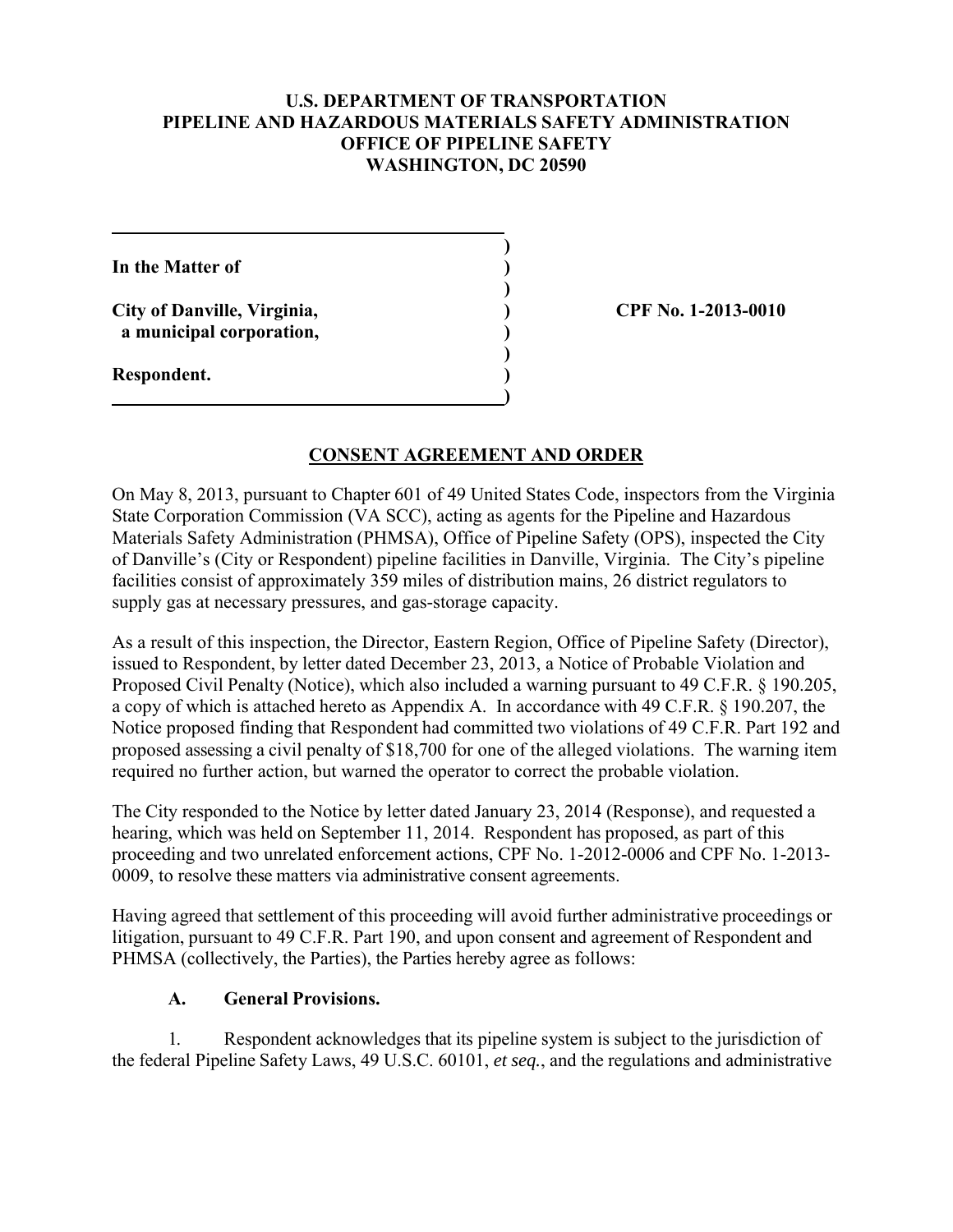orders issued thereunder. As used in this Consent Agreement and Order (Agreement), the terms "pipeline system" and "pipeline facility" shall be defined as in 49 C.F.R. Part 192. Respondent acknowledges that it received proper notice of PHMSA's action in this proceeding and that the Notice states claims upon which relief may be granted pursuant to 49 U.S.C. 60101, *et seq.,* and the regulations and orders issued thereunder.

2. Respondent consents to the issuance of this Agreement and hereby waives any further procedural requirements with respect to its issuance. Respondent waives all rights to contest the adequacy of notice or the validity of this Agreement, including all rights to administrative or judicial hearings, reviews, or appeals.

3. This Agreement shall apply to and be binding upon PHMSA and Respondent, its officers, directors, and employees, and its successors, assigns, or other entities or persons otherwise bound by law. Respondent agrees to provide a copy of this Agreement and any incorporated work plans and schedules to all City officers, employees, agents, and successors-ininterest whose duties might reasonably include compliance with this Agreement.

4. This Agreement constitutes the final, complete, and exclusive agreement and understanding between the Parties with respect to the settlement embodied in this Agreement, and the Parties acknowledge that there are no representations, agreements, or understandings relating to the settlement other than those expressly contained in this Agreement and its appendices.

5. Nothing in this Agreement affects or relieves the City of its responsibility to comply with all applicable requirements of the federal Pipeline Safety Laws, 49 U.S.C. § 60101, *et seq.*, and the regulations and orders issued thereunder. Nothing in this Agreement alters PHMSA's right of access, entry, inspection, and information-gathering or its authority to bring any enforcement action against Respondent pursuant to the federal Pipeline Safety Laws, the regulations and orders issued thereunder, or any other provision of federal or state law.

6. This Agreement does not waive or modify any federal, state, or local laws or regulations that are applicable to the City or its pipeline system. This Agreement is not a permit, or a modification of any permit, under any federal, state, or local laws or regulations. Respondent remains responsible for achieving and maintaining compliance with all applicable federal, state, and local laws, regulations and permits.

7. This Agreement does not create rights in, or grant any cause of action to, any third party not a party to this Agreement. The U.S. Department of Transportation (DOT) is not liable for any injuries or damages to persons or property arising from acts or omissions of Respondent or its officers, employees, agents, or successors-in-interest in carrying out the work required by this Agreement. The City agrees to hold harmless DOT, its officers, employees, agents, and representatives from any and all causes of action arising from any acts or omissions of Respondent or its contractors in carrying out the work required by this Agreement.

8. The Parties agree that the facts as alleged in each item of the Notice are true and correct and that each item may be considered by PHMSA to be a prior offense in any future PHMSA enforcement action taken against the City.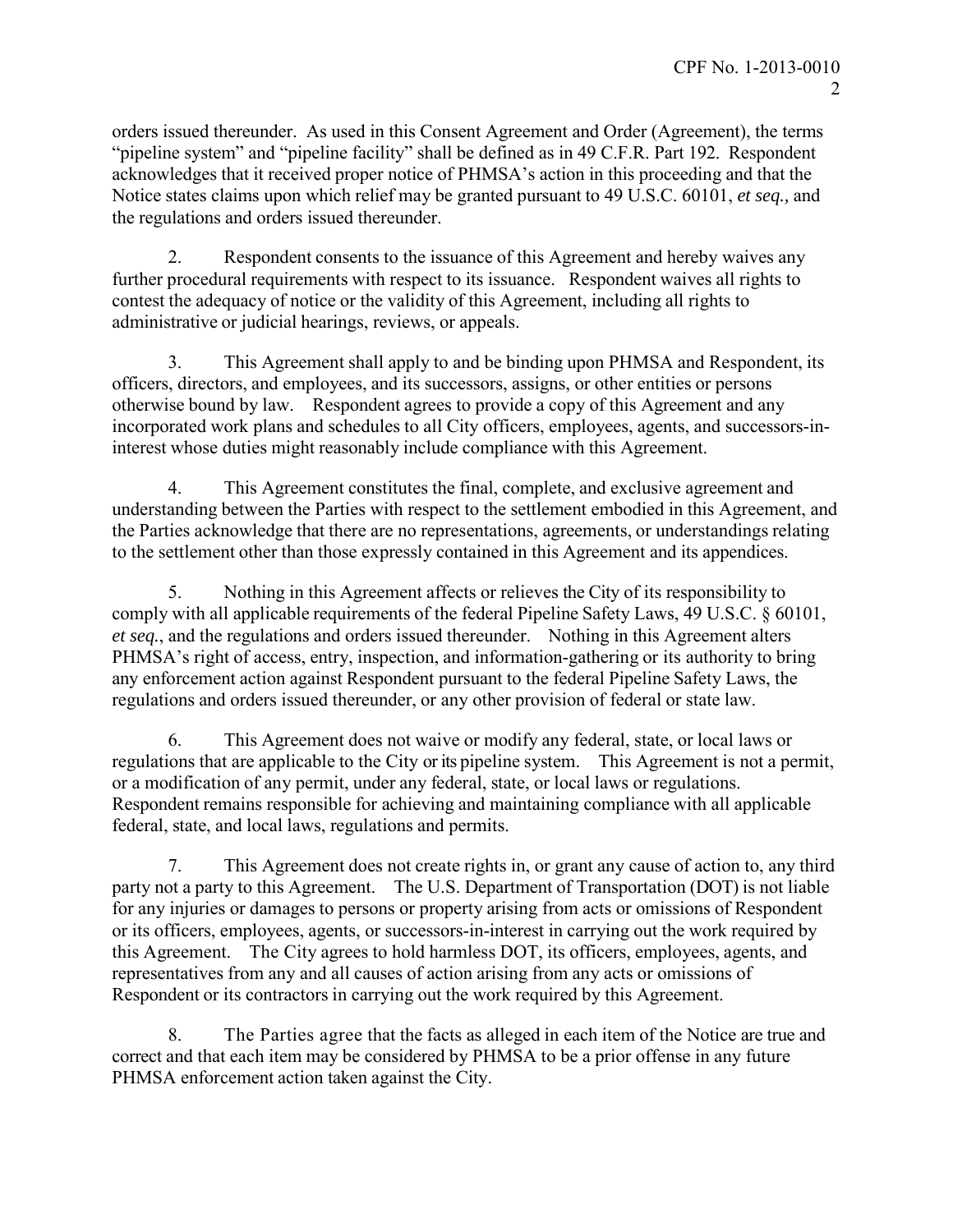9. Respondent agrees to complete the corrective actions specified in Section B (Additional Work to be Performed) of this Agreement.

10. Respondent agrees that the activities described in Section B of this Agreement, and in all work plans and schedules incorporated thereunder, are not required by any federal, state, or local law or regulation and do not include actions which Respondent would likely be required to perform:

- a. as injunctive relief, including as a mitigation project, in the instant case;
- b. as injunctive relief in any other existing legal action initiated by PHMSA or any other regulatory agency against Respondent;
- c. as part of an existing settlement or order in another legal action; or
- d. under any other federal, state, or local requirement.

# **B. Additional Work to be Performed.**

11. Respondent agrees to perform the actions set forth in the Work Plan, incorporated herein as Appendix B to this Agreement. Respondent will complete the actions described in Part 2 of the Work Plan (General Information and Proposed Action Description) and will adhere to the schedule set forth in Part 3 of the Work Plan (Project Schedule).

12. Respondent agrees to revise the Work Plan as necessary to incorporate new information obtained during the evaluations and remedial activities performed under the Work Plan. Respondent shall submit any such plan revisions to the Director for prior approval. The Director may approve Work Plan revision elements incrementally.

13. The Director may grant an extension of time for completion of any of the work to be performed under this Section B (Additional Work to be Performed) upon Respondent's timely, written request that demonstrates both good cause for an extension and provides sufficient detail to enable the Director to evaluate Respondent's request.

14. Respondent agrees to maintain documentation of the costs associated with implementation of the Work Plan and agrees to make this information available to PHMSA upon request.

# **C. Review and Approval Process.**

15. With respect to any submission by the City under Section B (Additional Work to be Performed) of this Agreement that requires the approval of the Director, the Director may: (a) approve, in whole or in part, the submission; (b) disapprove the submission on specified conditions; (c) disapprove, in whole or in part, the submission; or (d) any combination of the foregoing. In the event of approval in whole, in part, or upon conditions, the City will proceed to take all actions required by the submission as modified by the Director, subject to Respondent's right to invoke the procedures in Section D (Dispute Resolution) with respect to any conditions identified by the Director. In the event that the Director does not approve all or any portion of a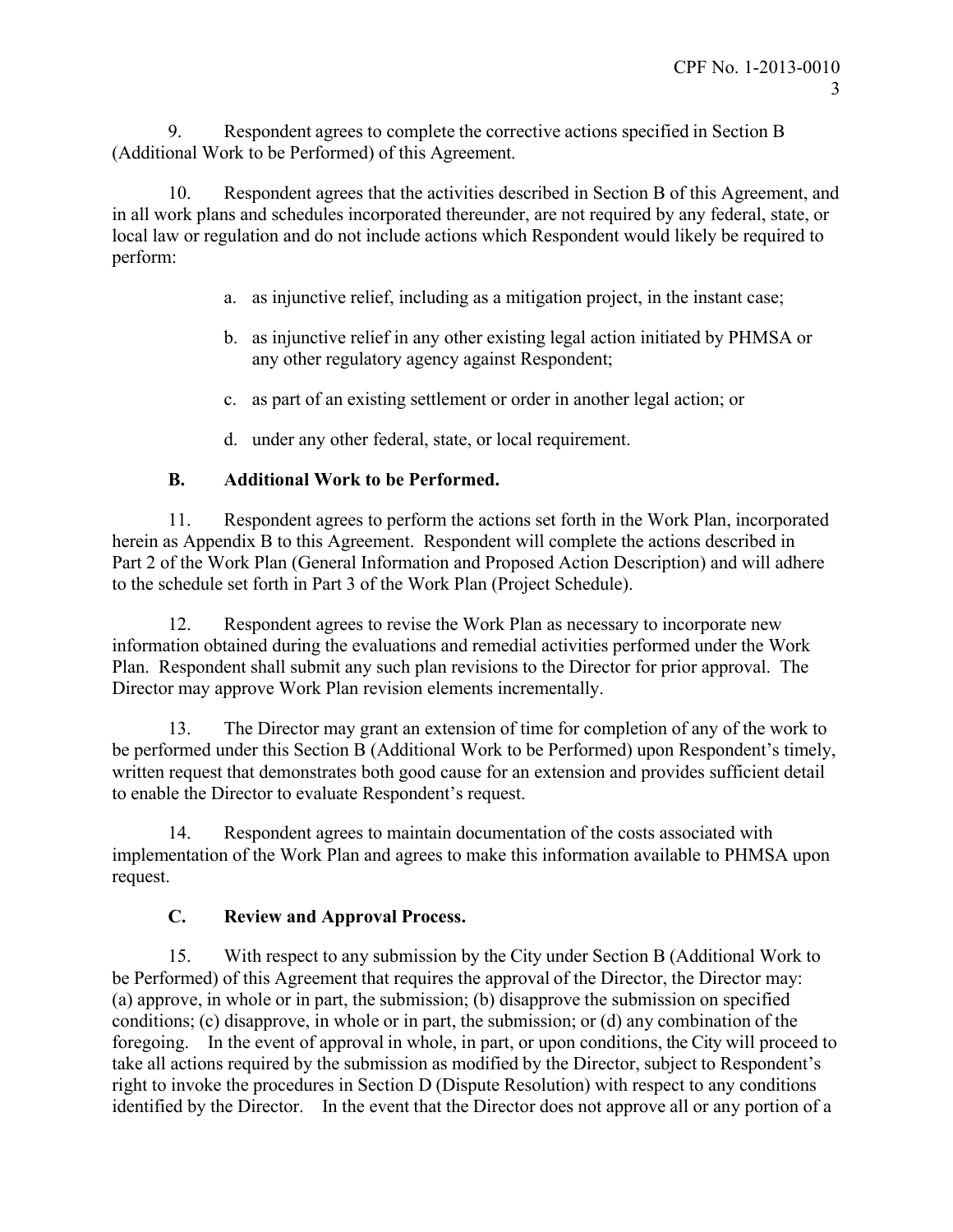submission, the Director will provide the City with a written notice of the deficiencies. Respondent will correct all deficiencies within the time specified by the Director and resubmit it for acceptance. If Respondent fails to correct the specified deficiencies, the Director may invoke the dispute resolution process provided in Section D below.

# **D. Dispute Resolution.**

16. The Director and Respondent will attempt to informally resolve any disputes arising under this Agreement. If the City and the Director are unable to informally resolve the dispute within 15 business days, Respondent may request in writing, within 10 business days, a written determination resolving the dispute by the Associate Administrator for Pipeline Safety, PHMSA. Along with its request, Respondent will provide the Associate Administrator with all information Respondent believes is relevant to the dispute. If the request is submitted as provided herein, the Associate Administrator will issue a written determination that shall constitute final agency action. The existence of a dispute and PHMSA's consideration of matters placed in dispute shall not excuse, toll, or suspend any term or timeframe for completion of any work to be performed under this Agreement during the pendency of the dispute resolution process, except as agreed by the Regional Director or the Associate Administrator in writing.

# **E. Enforcement.**

17. This Agreement, including all plans and schedules incorporated by reference, is subject to all enforcement authorities available to PHMSA under 49 U.S.C. § 60101, *et seq.,* and 49 C.F.R. Part 190, including administrative civil penalties under 49 U.S.C. § 60122, of up to \$200,000 per violation for each day the violation continues and referral of the case to the Attorney General for judicial enforcement, if PHMSA determines that Respondent is not complying with the terms of this Agreement in accordance with determinations made by the Director, or if appealed, in accordance with decisions of the Associate Administrator. All other work plans and associated schedules developed under Section B shall be automatically incorporated into this Agreement and are enforceable in the same manner.

# **F. Civil Penalties.**

18. PHMSA agrees to withdraw the civil penalty for Item 1, proposed in the Notice, in exchange for completion of the Project Schedule outlined in Part 3 of the Work Plan.

19. If the Work Plan is not implemented within the timeframe contemplated in the Project Schedule, subject to any extensions approved by the Director, PHMSA reserves the right to take further enforcement action, including assessment of the civil penalties proposed in the Notice.

## **G. Miscellaneous.**

20. Respondent agrees to maintain records demonstrating compliance with all requirements of this Agreement for a period of at least five years following completion of all work to be performed. PHMSA and the VA SCC will have the right to inspect the records and facilities of the City, or any contractor, agent, or successor-in-interest thereof, upon reasonable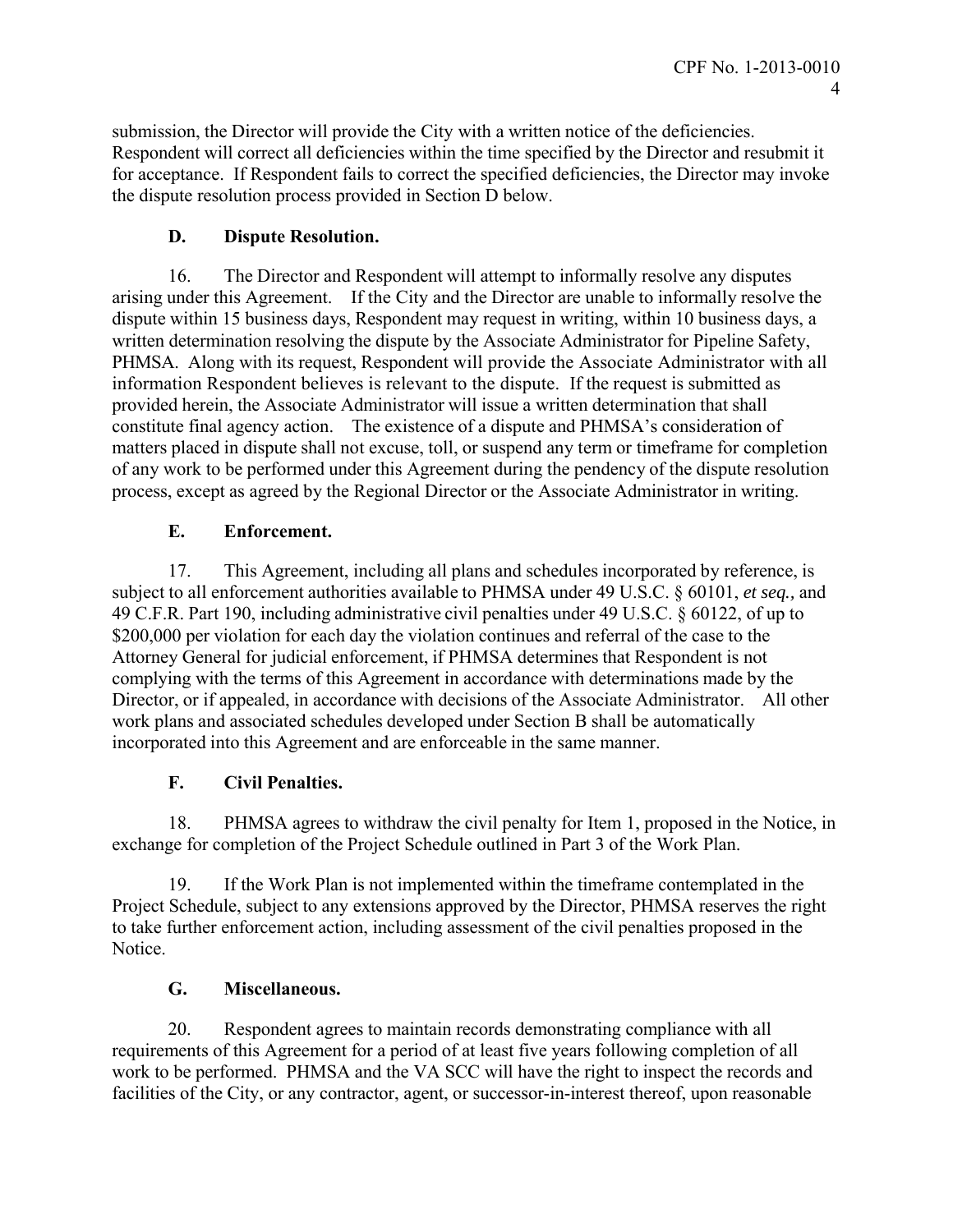notice, to confirm that the compliance terms of this Agreement are being undertaken in conformity with the terms of this Agreement.

21. Except as otherwise provided herein, this Agreement may be modified only by the mutual agreement of the Parties as set forth in writing and signed by the Parties.

22. Each undersigned representative of the Parties certifies that he is fully authorized by the party represented to enter into the terms and conditions hereof and to execute and legally bind that party to it.

23. Respondent certifies that it is not a party to any open federal financial assistance transaction that is funding or could fund the same activities described in this Agreement, including all activities described in the Work Plan or any other incorporated plan or schedule. Respondent further certifies that it has inquired of City departments and of any parties acting on the behalf of the City whether they are a party to any open federal financial assistance transaction that is funding or could fund the same activities described in this Agreement, and has been informed by said parties that they are not subject to such a transaction.

# **H. Effective Date and Term.**

24. The "Effective Date," as used herein, is the date on which this Agreement is signed by both Respondent and PHMSA. Unless otherwise specified, all deadlines for actions required by the Agreement run from the Effective Date.

## **I. Termination.**

25. This Agreement will terminate upon the completion of all terms set forth in Section B (Additional Work to Be Performed), as determined by the Director. Respondent may request, and PHMSA will provide, written confirmation of the termination of this Agreement. Nothing in this Agreement prevents Respondent from completing any of the obligations earlier than the deadlines provided for herein.

The Parties hereby agree to all conditions and terms of this Agreement:

For PHMSA: For City of Danville, Virginia:

Alan K. Mayberry Name: Name: Name: Name: Name: Name: Name: Name: Name: Name: Name: Name: Name: Name: Name: Name: Name: Name: Name: Name: Name: Name: Name: Name: Name: Name: Name: Name: Name: Name: Name: Name: Name: Name: N Acting Associate Administrator for Title: Pipeline Safety, PHMSA City of Danville, Virginia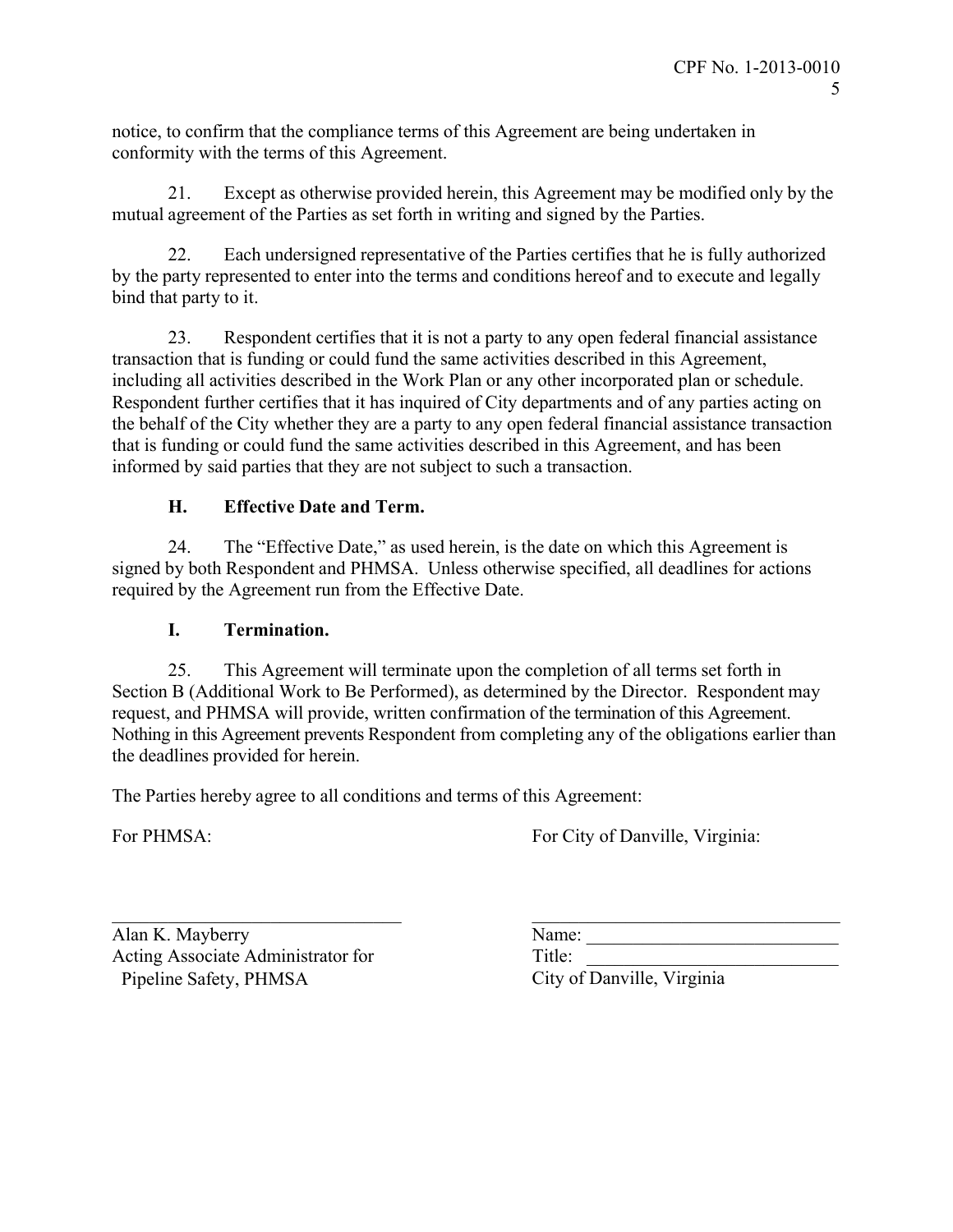# **APPENDIX A**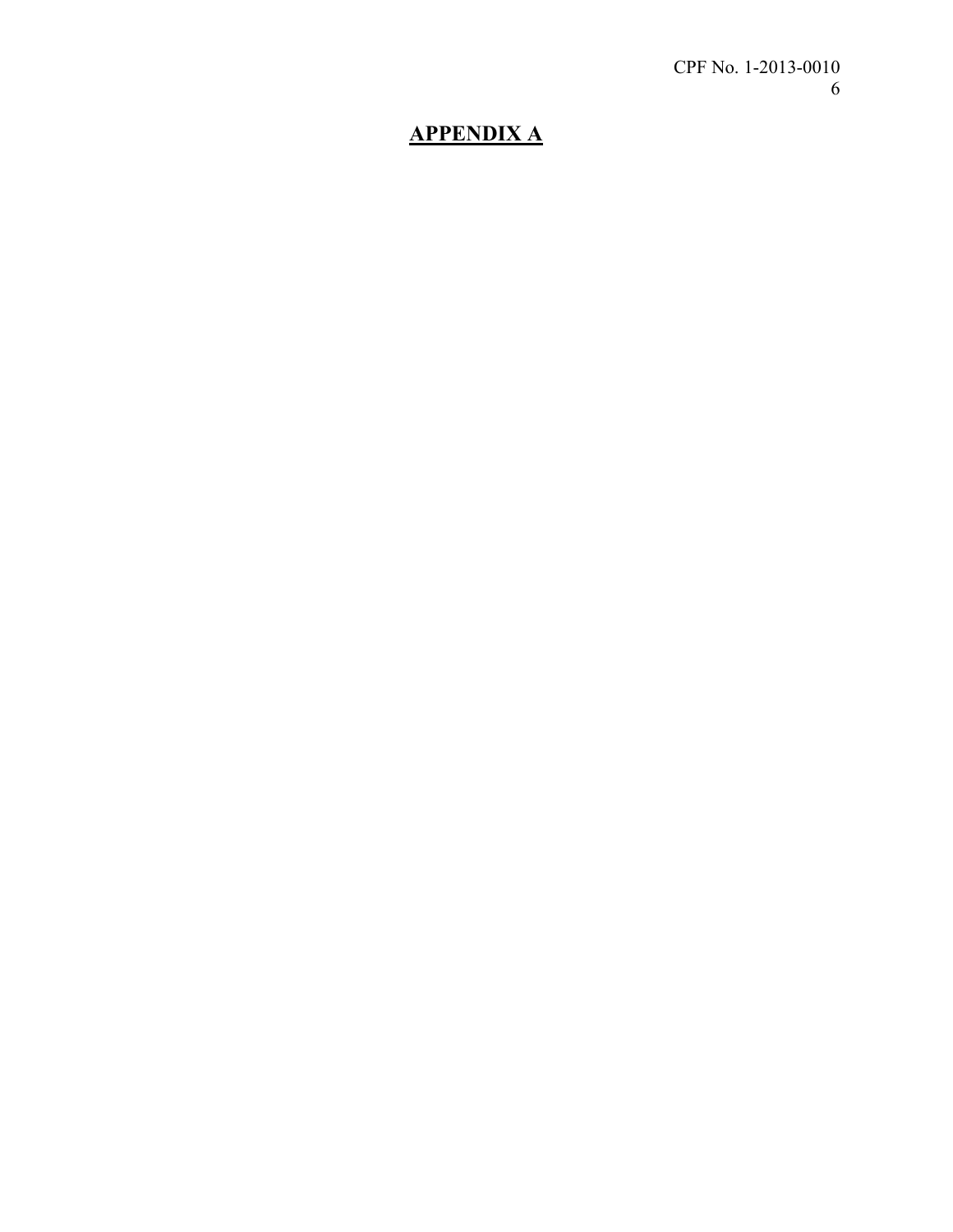# **NOTICE OF PROBABLE VIOLATION and PROPOSED CIVIL PENALTY**

#### **OVERNIGHT EXPRESS MAIL**

December 23, 2013

Mr. Steve Saum, Dir. Of Utilities City of Danville, VA 1040 Monument St. Danville, VA 24541

#### **CPF 1-2013-0010**

Dear Mr. Saum:

On May 8, 2013, an inspector from the Virginia State Corporation Commission (VA SCC) acting as Agent for the Pipeline and Hazardous Materials Safety Administration (PHMSA) pursuant to Chapter 601 of 49 United States Code inspected the City of Danville's (City) pipeline facilities in Danville, VA.

As a result of the inspection, it appears that you have committed probable violations of the Pipeline Safety Regulations, Title 49, Code of Federal Regulations. The items inspected and the probable violation(s) are:

#### 1. **§ 192.483 Remedial measures: General.**

#### **(c) Except for cast iron or ductile iron pipe, each segment of buried or submerged pipe that is required to be repaired because of external corrosion must be cathodically protected in accordance with this subpart.**

The City of Danville (City) failed to cathodically protect, in accordance with Subpart I, each segment of buried or submerged pipe that is required to be repaired because of external corrosion. Specifically, the City repaired a segment of externally corroded buried pipe and failed on one occasion to cathodically protect the pipe as required by §192.483(c) after corrosion was found.

On 11/15/2011, the City repaired a corrosion leak on a 2 inch bare steel service line with a leak clamp. On 5/23/2013, after the finding was identified during the 5/8/2013 VA SCC inspection, the City replaced the service line with plastic pipe.

 2. **§ 192.727 Abandonment or deactivation of facilities (d) Whenever service to a customer is discontinued, one of the following must be complied with:**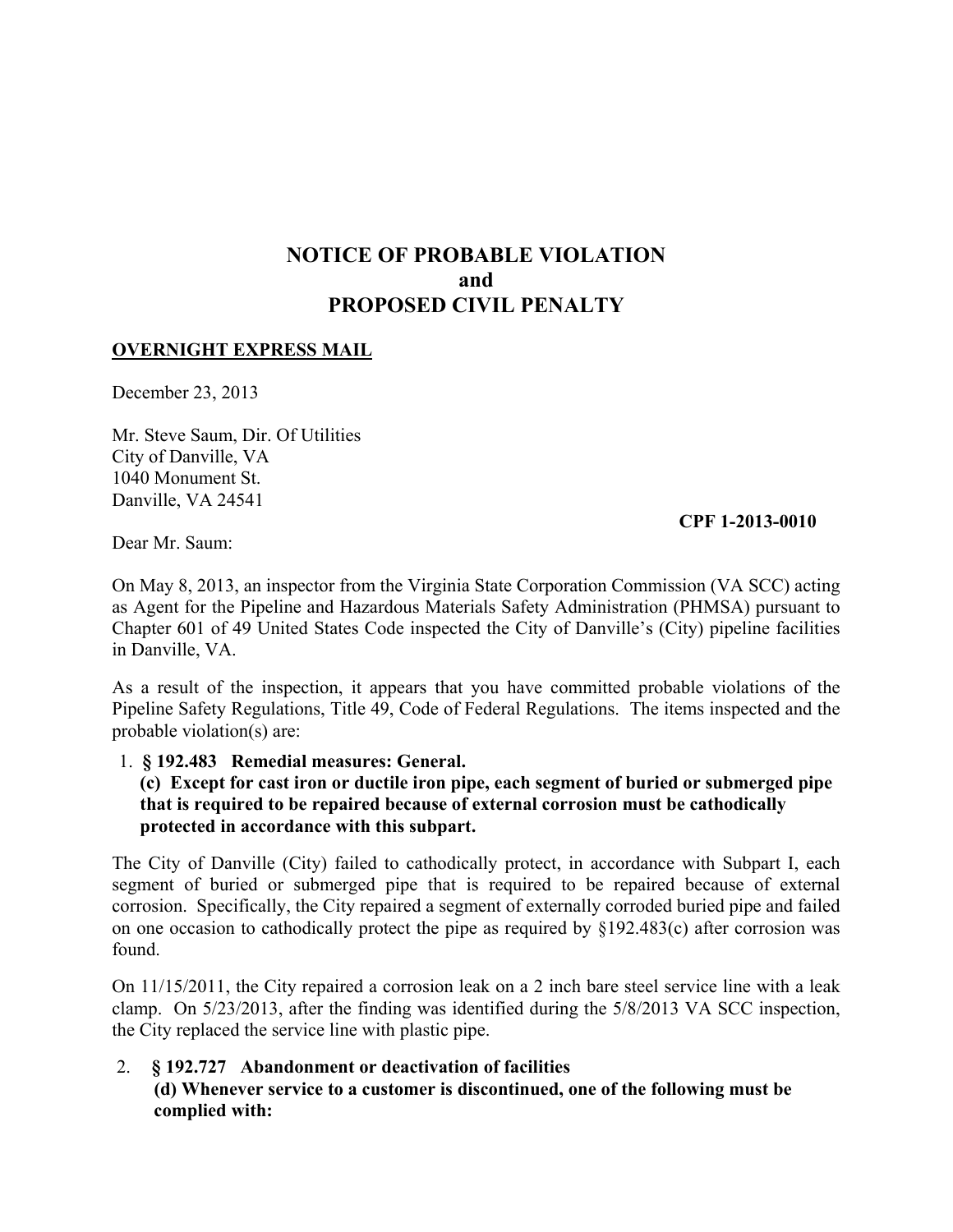**(1) The valve that is closed to prevent the flow of gas to the customer must be provided with a locking device or other means designed to prevent the opening of the valve by persons other than those authorized by the operator.** 

**(2) A mechanical device or fitting that will prevent the flow of gas must be installed in the service line or in the meter assembly.** 

**(3) The customer's piping must be physically disconnected from the gas supply and the open pipe ends sealed.** 

The City failed on one occasion to secure a deactivated service line as required by §192.727(d)(1) through §192.727(d)(3).

Specifically, the City did not secure the deactivated service line when the City removed a meter from a service line at 321 Moffett Street on 12/12/2011. The supply valves on the inlet and outlet of the pressure regulator were shutoff, however the valves were not locked and the end of the service line was open to the atmosphere.

The City deactivated the service line at 321 Moffett Street incorrectly on 12/12/2011. The City correctly secured the deactivated service 5/8/2013, after the finding was discovered during the 5/8/13 VA SCC inspection.

The City did not have a work order on the meter removal, nor did the City know the names of the City personnel who removed the meter.

## Proposed Civil Penalty

Under 49 United States Code, § 60122, you are subject to a civil penalty not to exceed \$200,000 per violation per day the violation persists up to a maximum of \$2,000,000 for a related series of violations. For violations occurring prior to January 4, 2012, the maximum penalty may not exceed \$100,000 per violation per day, with a maximum penalty not to exceed \$1,000,000 for a related series of violations. The Compliance Officer has reviewed the circumstances and supporting documentation involved in the above probable violations and has recommended that you be preliminarily assessed a civil penalty of \$18,700 as follows:

| Item number | <b>PENALTY</b> |
|-------------|----------------|
|             | \$18,700       |

#### Warning Items

With respect to item 2, we have reviewed the circumstances and supporting documents involved in this case and have decided not to conduct additional enforcement action or penalty assessment proceedings at this time. We advise you to promptly correct this item. Failure to do so may result in additional enforcement action.

#### Response to this Notice

Enclosed as part of this Notice is a document entitled *Response Options for Pipeline Operators in Compliance Proceedings*. Please refer to this document and note the response options. All material submit in response to this enforcement action may be made publicly available. If you believe that any portion of your responsive material qualifies for confidential treatment under 5 U.S.C. 552(b), along with the complete original document you must provide a second copy of the document with the portions you believe qualify for confidential treatment redacted and an explanation of why you believe the redacted information qualifies for confidential treatment under 5 U.S.C. 552(b). If you do not respond within 30 days of receipt of this Notice, this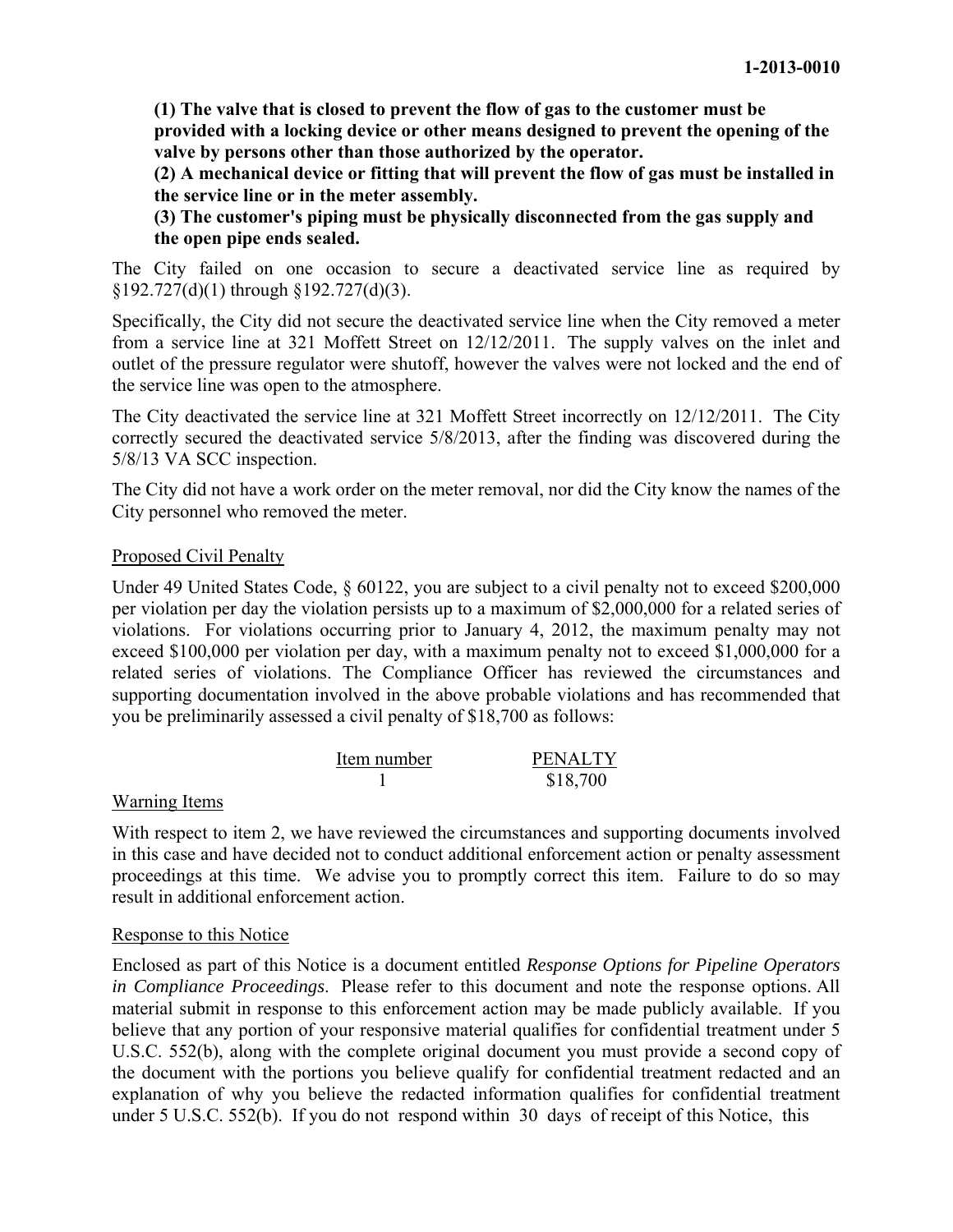constitutes a waiver of your right to contest the allegations in this Notice and authorizes the Associate Administrator for Pipeline Safety to find facts as alleged in this Notice without further notice to you and to issue a Final Order.

In your correspondence on this matter, please refer to **CPF 1-2013-0010,** and for each document you submit, please provide a copy in electronic format whenever possible, and please whenever possible provide a signed PDF copy in electronic format. Smaller files may be emailed to Byron.Coy $@dot.gov$ . Larger files should be sent on a CD accompanied by the original paper copy to the Eastern Region Office.

Additionally, if you choose to respond to this (or any other case), please ensure that any response letter pertains solely to one CPF case number.

Sincerely,

Byron Coy, PE Director, Eastern Region Pipeline and Hazardous Materials Safety Administration

Cc: James Hotinger, VA SCC

Enclosure: *Response Options for Pipeline Operators in Compliance Proceedings*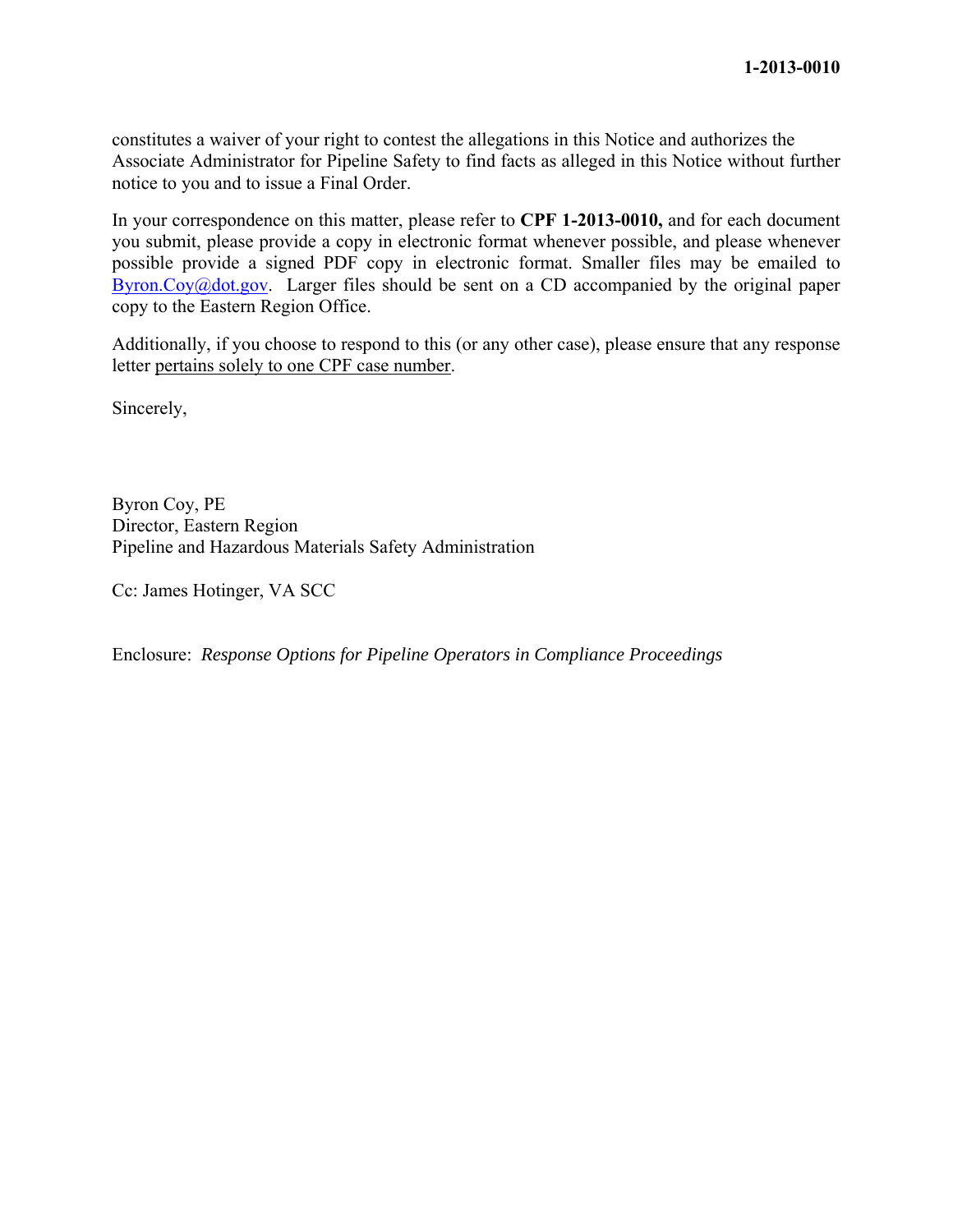# **APPENDIX B**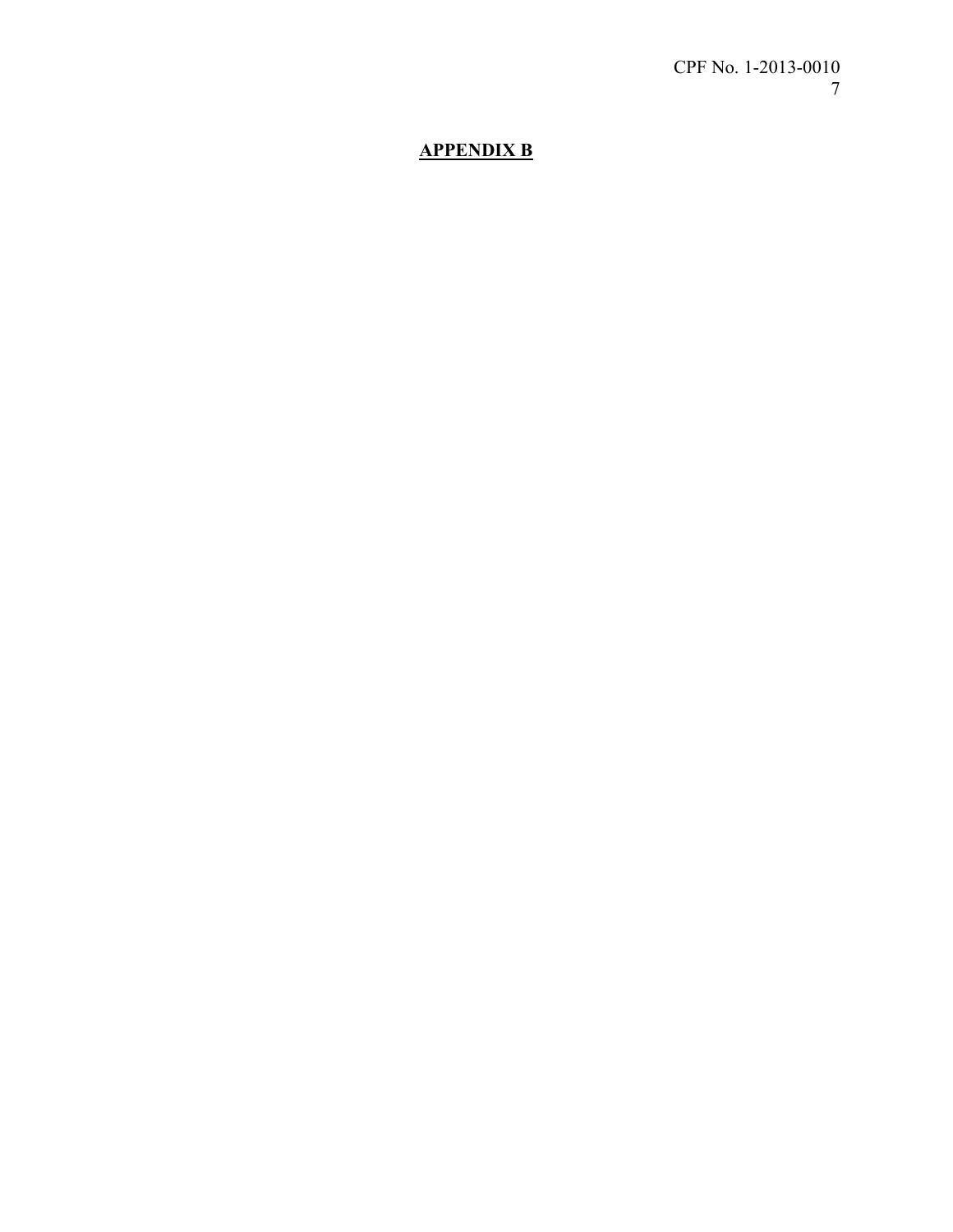#### **Work Plan for the development and implementation of a plan for replacement or abandonment of bare steel customer services. City of Danville, Virginia CPF 1-2013-0010**

### **1. Introduction**

The U.S. Department of Transportation's Pipeline and Hazardous Materials Safety Administration (PHMSA) has allowed the City of Danville, Virginia (City), the opportunity to perform the following supplemental safety actions as an alternative to paying a proposed civil penalty for alleged violations of the pipeline safety regulations in 49 C.F.R. Part 192. The City is to perform these risk-mitigating actions relative to the violations, which improve the continued safe operations of the natural gas distribution and provide value that offsets the proposed civil penalties. Should PHMSA determine that the proposed actions provide safety and/or environmental value beyond the enforcement of the civil penalty, the City will enter into a Consent Agreement with PHMSA to perform the proposed actions within agreed-upon time frames.

#### **2. General Information and Proposed Action Description**

PHMSA's Notice of Probable Violation in CPF 1-2013-0010 identified two items of probable violation and included a proposed civil penalty for the first item. In the first item, PHMSA alleged that the City failed to cathodically protect each segment of buried or submerged pipe that is required to be repaired because of external corrosion, in violation of 49 C.F.R. § 192.483(c). The probable violation was identified at one location (101 Marshall Terrace) and included a proposed civil penalty of \$18,700. The second item resulted in a warning to correct its failure to secure, on one occasion at one location (321 Moffett Street), a deactivated service line as required by 49 C.F.R. § 192.727(d)(1) through (3).

The City has reviewed potential remedial actions which could be performed by the City and used in the development of a Consent Agreement with PHMSA. Following consideration, it has been determined that the best remedial action aligned with the probable violation is development and implementation of a training program for all construction and maintenance personnel in the City's Water and Gas Engineering Department. The training program will focus on the repair of steel customer-service pipeline segments and the evaluation and considerations for cathodic control measures on these pipeline segments. The Water and Gas Engineering Department and the Corrosion Department will be responsible for coordination, development and implementation of the training program. All training will be performed on-site in a classroom setting. Records of attendance and training content will be documented.

In addition to development and implementation of a training program, the City will replace remaining bare steel services in the City's natural gas system and provide training for the City's personnel.

The City's Water and Gas Engineering Department, with the assistance of a qualified outside consultant, will develop a formal risk-based plan for the replacement or abandonment of all bare steel customer service pipeline segments. The risk-based analysis and prioritization will be